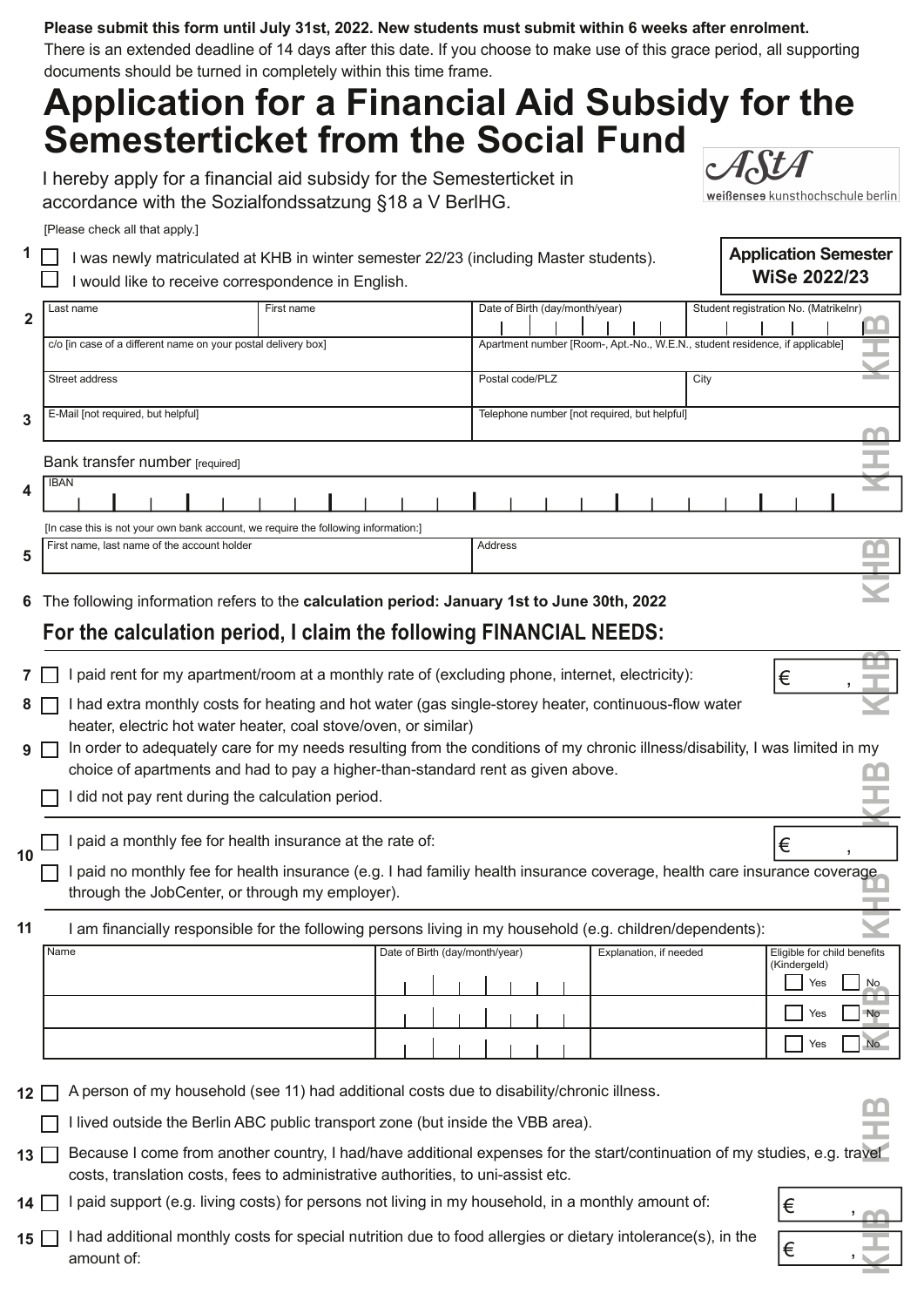- **16** □ During the calculation period, I had expenses for medical and/or psychological health care which were not covered by my health insurance, in the amount of:
- 17  $\Box$  During the calculation period, I had additional costs that presented me with exceptional financial difficulties (e.g. rental security deposit, additional service-, repair- or utility bills, court fees, etc.), in the amount of:

### **For the Calculation Period, I had the following available SOURCES OF INCOME (net): 18**

[Please submit any income of you and your dependents (as stated under clause 11, if applicable). **Please make a precise statement for each month and do not leave blanks**. If you did not have income in a certain month, fill in "0 €".]

| <b>Month</b>         | Amount/Type of Income (support from family, ALG, Wohn-/ Kindergeld, jobs, savings used etc.) |
|----------------------|----------------------------------------------------------------------------------------------|
| Jan 2022 $ \epsilon$ |                                                                                              |
| Feb 2022 $ \epsilon$ |                                                                                              |
| Mar 2022 $ \epsilon$ |                                                                                              |
| Apr 2022 $ \epsilon$ |                                                                                              |
| May 2022 $ \epsilon$ |                                                                                              |
| Jun 2022             | I€                                                                                           |

In the calculation period I had the following

19 Debts [bank overdraft, personal loan, credit card debts, etc.] 20 Assets [if above the amount of exemption]

| 20 Assets [if above the amount of exemption] | TT. |  |
|----------------------------------------------|-----|--|
|                                              |     |  |

### **In addition, I claim the following HARDSHIP(S):**

|  | 21 $\Box$ On this date: |  |  | I registered for graduation from my course of study (Studienabschluss). |  |
|--|-------------------------|--|--|-------------------------------------------------------------------------|--|
|  |                         |  |  |                                                                         |  |

- from the dates of an unpaid or low-paid **internship** that lasted an unpaid or low-paid **internship** that lasted and minimum of three months and required a time commitment of at least 30 hours per week. At least one day of the internship was within the calculation period. 22  $\Box$  From the dates of **KH**
- **23**  $\Box$  I had a limited work permit (Arbeitserlaubnis), or no work permit at all.
- I had to pay extra expenses for **medical or psychological care**, that were not covered by my health care insurance. The **24** total amount of this costs exceeded 250 € during the calculation period. **KH**
- 25  $\Box$  During the calculation period, I was **pregnant**.
- **26** □ During the calculation period, I was a **single parent**.
- During the calculation period, I was raising **a child/children under the age of 18. 27**
- I, or my child, was eligible for social welfare payments according to **SGB XII or SGB II** (such as ALG II). **28**
- I had a **disability/chronical illness**. **29**
- **30**  $\Box$  **i provided care for a relative** in need during the calculation period.
- I claim the following **other comparable hardship(s)** [this does not refer to financial hardships]: **31**

#### l affirm in good conscience that the statements in the application form and in the supporting documents<br>are true and serrect, to the best of my knowledge. **are true and correct, to the best of my knowledge. B**

I understand that even if a financial aid subsidy is later granted to me, I am still under obligation **to pay the complete fee for**  $\frac{1}{\sqrt{2}}$ **the Semesterticket to the University**, as a prerequisite to enrol or to reregister for the next semester. I agree to my personal data being stored electronically. I recognise that my data will not be shared with third parties nor used for any other purpose but the evaluation of my claim to a financial aid subsidy, and possibly for the payment of said subsidy. The purpose but the evaluation of my claim to a financial aid subsldy, and possibly for the payment of said subsldy. The<br>Semesterticket Office checks the following information solely with the Registrar´s Office (Immatrikulatio confirm whether the fee for the Semesterticket has been paid: Name, student registration number (Matrikelnummer), and date of birth. The German text shall prevail in case of ambiguities due to translation or other cases where in doubt. **K**



Date  $\overline{\phantom{a}}$  Date  $\overline{\phantom{a}}$  Signature

| € |  |
|---|--|
|   |  |
| € |  |
|   |  |

**HB**

**KHB**

**KHB**

**B**

**B**

**K**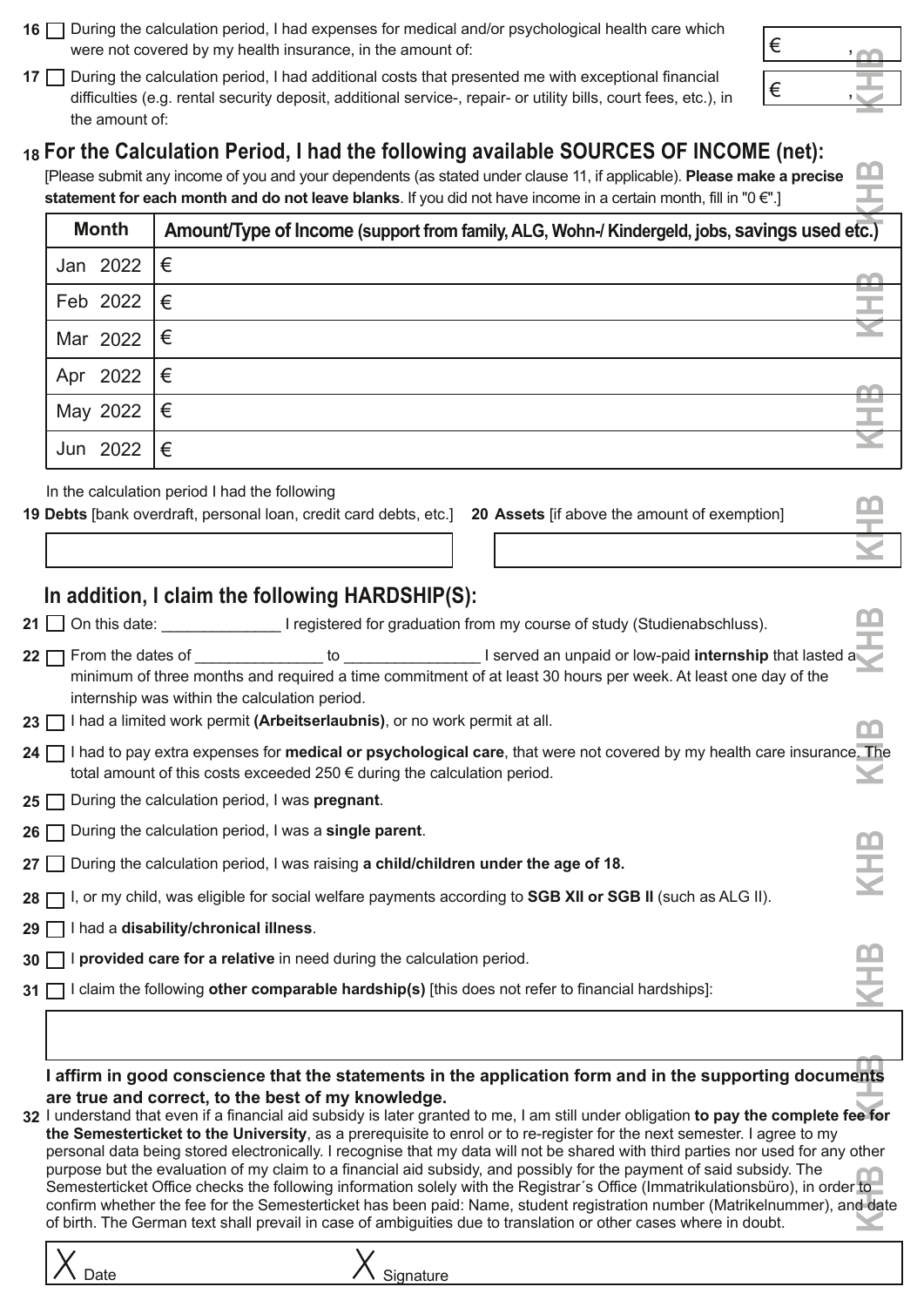### **Explanation and Annotation to Semesterticket Financial Aid Page 1**

(In case of questions or if you need help, please contact us. We are looking forward to helping you.)

## THIS FORM IS ONLY VALID IF YOU ARE MATRICULATED AT KHB.

Any student who is matriculated at KHB Berlin may apply for a financial aid subsidy for the Semesterticket. All students whose monthly income does not exceed their financial needs have a right to a financial aid subsidy. The amount of subsidy is determined not only by the relation between each individual's income and financial needs, but also by the number of exceptional hardships. The amount of subsidy is further limited by the total sum of all approved applications and the available funds. The greater the number of students who are granted financial aid, the smaller is the amount of subsidy available for each individual.

The application for a financial aid subsidy must be turned in to the Semesterticket Office within the **submission period**, before the final deadline (Application for summer semester: January 1 to February 28 and for **winter semester: June 1 to July 31**, for newly registered students: within 6 weeks after enrolment). Further information: www. semtix.de

**Supporting documents:** Please do not turn in any original documents. **Copies are acceptable evidence.** If possible, the supporting documents should contain only the minimum information necessary for the application. We have no need and no desire, to receive the data of uninvolved third persons and nonrelevant bank account transactions. In general, we can accept supporting evidence from applications submitted previously, as long as the numbers to be calculated or the details of the situation have not changed (if sums are unchanged over two month or more, one document (e.g. bank statement) from one month of that period will be sufficient). Copies of bank statements are sufficient evidence for all kinds of income and expenses (including bank overdraft). Except for the relevant transactions, all entries on bank statements may be blacked out. **Sensitive documents, such as passports or doctor´s written statements, may simply be presented in person in the Semesterticket Office.**

- Please check this box, if you were newly enrolled at the KHB for the application semester. (also applies to Masters' students). It makes no difference whether you already studied somewhere else or whether you are actually in your first semester of studies in general (Hochschulsemester). We need this information to determine if an application can be accepted after the regular deadline. In that case a different calculation period has to be applied: All your statements and supporting documents are to refer to the last six month before application (e.g. application in September -> Calculation period is March to August). Please alter the form manually, if applicable. **1**
- Personal Information. In the box "c/o" (bei) you can write the name of your main tenant, if you live in someone else's household or if your own name is not listed on your home letterbox. In the box "Apt" (Wohnung) you may write W.E.N., if you live in a student residential housing for example, or you may give other details which must appear in your postal address in order for letters to be delivered to you (e.g. Hinterhaus). Important for a change of address: If your address changes, please inform us (changes of address given to the Registrar's Office **(Immatrikulationsbüro) or AGNES do not reach us!). 2**
- **Contact information.** Providing your email address and telephone number is voluntary and not required. But it makes our job easier, in case we need to reach you regarding further details. **3**
- **Bank account information.** We pay your potential financial aid subsidy by bank transfer to a bank account. For that purpose, we require your account information. The financial aid subsidy is not subtracted from your student fees for the next semester therefore, in order to reregister, you must pay the full amount of your student fees to the university by bank transfer. **4**
- **Alternate bank account holder.** In case the bank account to which we would transfer your potential subsidy is not your own, it is imperative that we must receive the first and last name and the complete address of the bank account holder. **5**
- **Calculation period.** The calculation period consists of the months that your claims and supporting documents must refer to. For the application **for winter semester, this refers to the months January to June**, and for summer semester to the months July to December**.** Please note: For newly enrolled students who are applying for a subsidy outside of the regular application period, there is a different calculation period (see explanation 1). **6**
- Rent. Enter your monthly rent, including utilities; or, if relevant, the portion of rent that you paid in the calculation period (basic rent + utility costs + advance payments for heating costs, if applicable). Additional expenses such as electricity, telephone, internet access, or newspaper subscriptions should not be factored into this rent cost. If you had extra expenses for heating and/or hot water, these may be added in at a fixed rate (see below). If your rent changed within the calculation period, please write out, on a seperate page, the amount of rent for each month. **Supporting documents:** A copy of your housing contract/rental agreement, or a bank statement showing the payment of your rent, or a letter of confirmation from the person to whom you pay rent. **7**
- Additional heating and hot water expenses. Additional monthly expenses for heating and hot water are costs for single-storey gas heating, continuous-flow water heaters, electric hot water heaters, night storage heaters, stove heaters (e.g. coal stoves), electric radiators, or similar. If this applies to you, please check this box, and under "Rent", please enter the amount of your rent minus these costs. Since we factor in these heating costs as a fixed sum, we require no supporting documents. Please note: All other expenses for electricity and gas (e.g. electric or gas kitchen stoves, electric lights, power appliances) are not additional heating and water costs, since they are considered as basic needs at a fixed sum. **8**
- **Higher rent due to a limited choice of apartments.** Persons who claim consideration for the hardship `disability`/´chronic illness´ may factor in the higher costs of housing and heating. **Supporting documents:** A copy or submission in person, of a disability certificate, or a doctor´s written statement documenting the existence of a disability/chronic illness. **9**
- **Health care insurance expenses.** Please enter the costs for health insurance, that you paid during the months of the calculation period, here. **Supporting 10 documents:** Copy of a health care insurance statement, or a bank statement showing the payment of your health care insurance fee. If you paid the student standard rate (currently approx. 90,99 €), a copy of your insurance card is sufficient. Please note: If you paid no fees, i.e. in the case that other parties covered the fees of your health care insurance, please check the box. In this case, we need no supporting documents.
- **Financial support for dependent persons living in your household.** Please list all persons in your household whom you financially support. They will be **11** factored in the calculation as an additional financial necessity at 353 € per person and month. If you do not have enough space on the form, please list additional persons on an extra page. If you were eligible to collect child benefits (Kindergeld), please inform us of this. If you list persons of full legal age, then you must state their income and, if necessary, provide supporting documents as evidence of it - this will affect the overall calculation.
- 12 For additional costs due to chronic illness/disability of a household member a fixed sum may be allowed. Supporting documents: A copy, or submission in person, of the disability certificate, or a doctor´s written statement documenting the existence of a disability/chronic illness of that person.
- **I come from another country.** These expenses require no supporting documents; they will be calculated as a fixed sum. This fixed amount serves to cover **13** the costs of visas, translations or similar expenses.
- **Costs of living for other persons,** who do not live in your household. The information you enter should refer to the calculation period. **Supporting 14 documents:** Copy of agreement for financial support, a corresponding bank statement, or a letter of explanation from the person whom you pay support.
- **Special dietary needs.** Please enter the estimated extra monthyl costs within the calculation period. **Supporting documents:** Copy of a doctor´s written **15** statement attesting to the necessity of a special diet. If costs exceeded 61 € per month, please provide bills documenting the costs for one exemplary month within the calculation period.